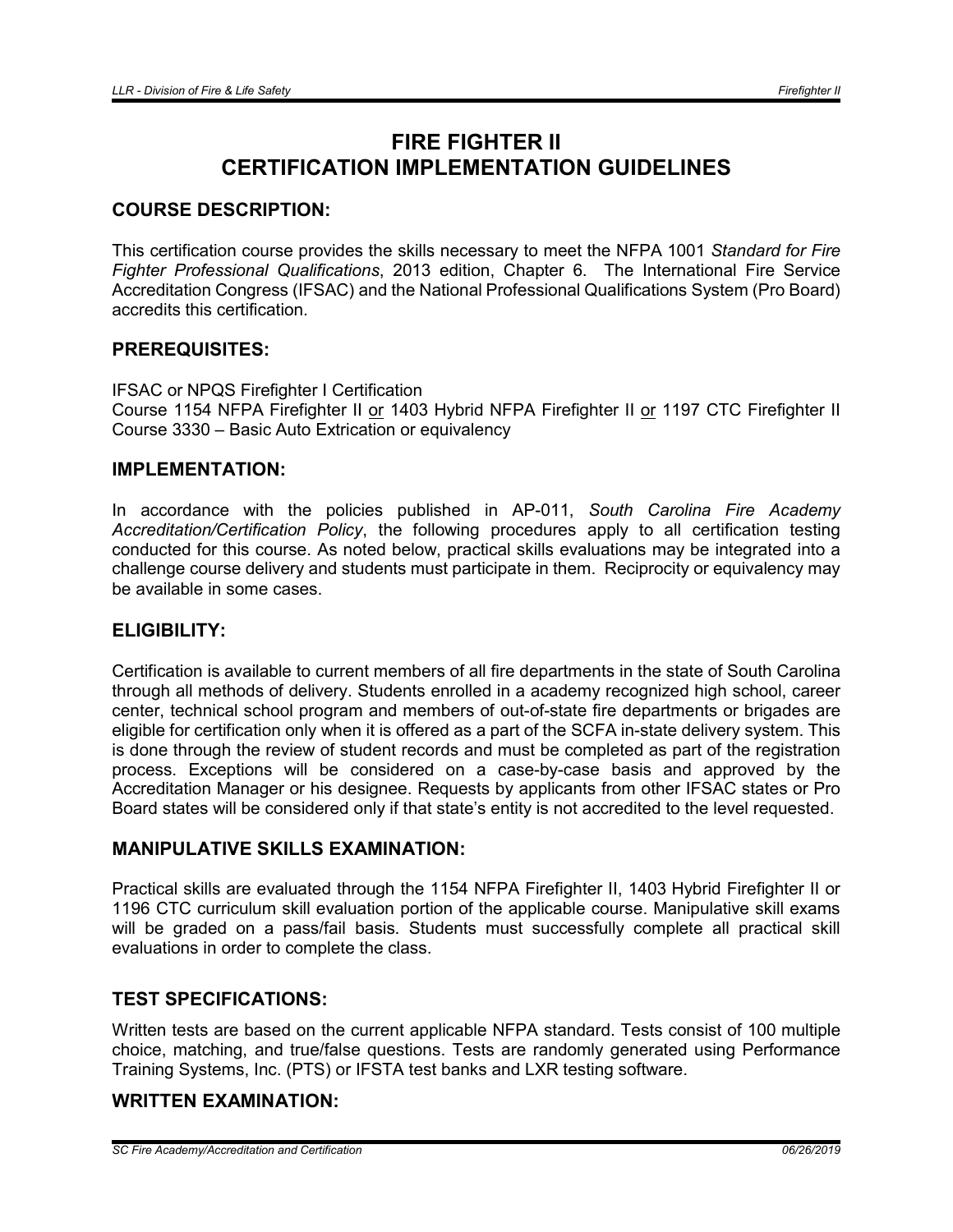Cognitive certification exams for this level are offered as a challenge and as the end of course exam for the 1154/1403 Firefighter II Program. Students must meet eligibility requirements.

Tests are offered at various locations and dates throughout the state. Cognitive testing will also be available following the completion of the skill testing with the Challenge Process.

Cognitive or knowledge examinations shall be graded with a minimum score of 70% required for successful completion.

Test proctor selection will be limited to either full-time faculty or Instructors having test proctor or lead evaluator status. Except as allowed by policy the test proctor cannot have taught in the course being evaluated.

Cognitive or knowledge exams will be conducted in accordance with specific testing procedures.

#### Study Reference List

The following is a list of text that may be referenced in preparation for testing:

NFPA 1001, Standard for Fire Fighter Professional Qualifications, *2013 Edition* IFSTA, *Essentials of Firefighting*, *6th Edition*

#### ORAL EXAMINATIONS:

Participants shall make the request for oral examination prior to date of the exam to the course coordinator or regional office. Oral testing shall be administered in accordance with prescribed policy.

## RECORD KEEPING AND DOCUMENTATION:

The lead evaluator or exam proctor will be responsible for returning the completed course paperwork and/or test package to their regional office or course coordinator within (5) working days after the exam date.

#### APPEALS:

A participant may exercise his/her appeal rights under the following conditions:

- Non-compliance to written testing procedures and policies.
- Validity of test questions or answers.
- Discrimination.

Participants must make appeal request in writing to the Accreditation Manager within 30 calendar days of the date of the alleged occurrence.

The South Carolina Fire Academy shall follow all appeal policies as published in AP-011, the *South Carolina Fire Academy Accreditation/Certification Policy*.

*SC Fire Academy/Accreditation and Certification 06/26/2019*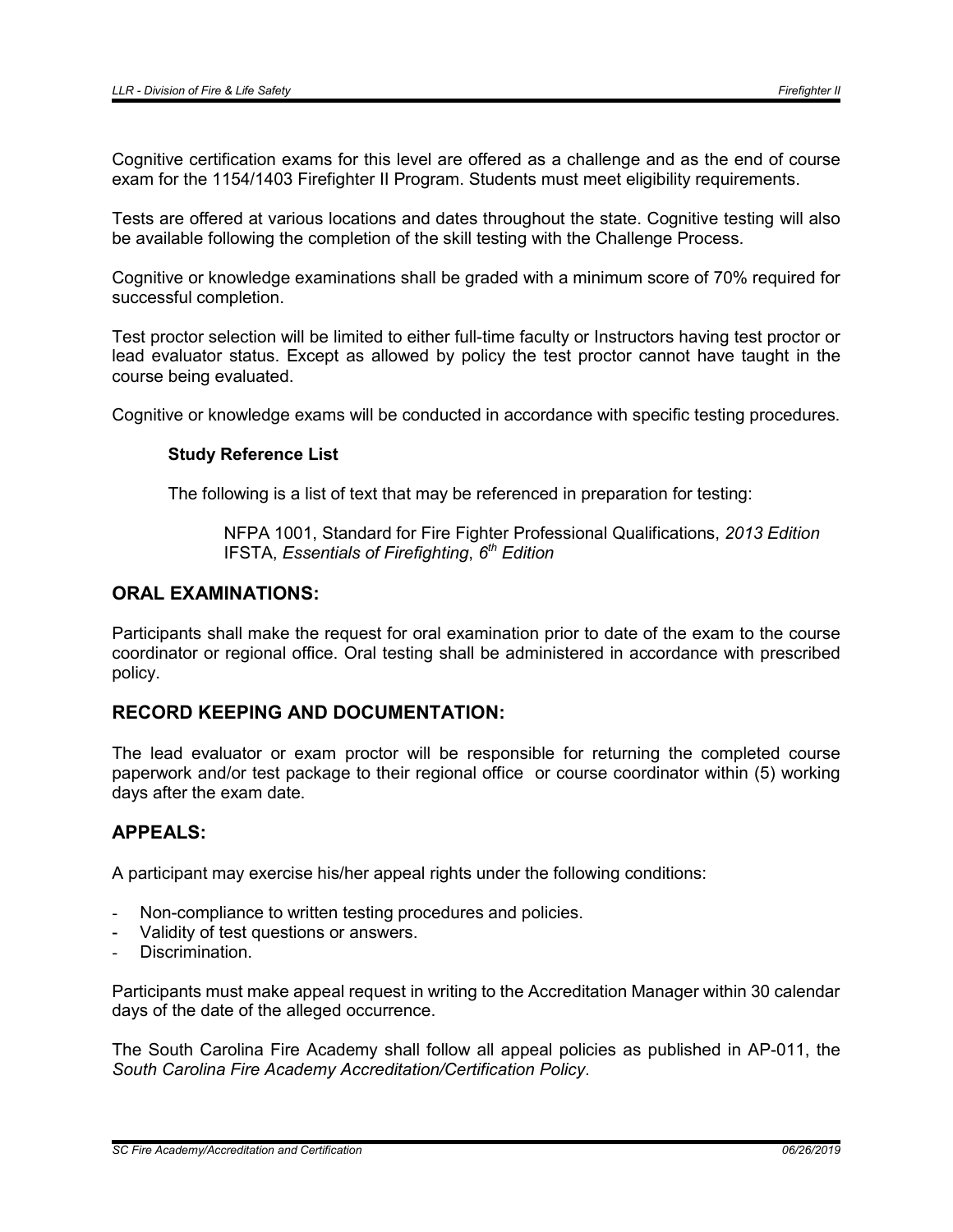## RETESTING:

This policy pertains to all cognitive and manipulative examinations administered by the South Carolina Fire Academy including Fire Service Professional Qualification accredited level examinations, with the exception of the SCFA 1211 Class "E" Driver Examination, which will be governed by the South Carolina Department of Motor Vehicles Classified E & F License Third Party Tester's Safety Officer Manual for the South Carolina Fire Academy.

Individuals failing to obtain the required minimum score will be allowed two retest opportunities for each type of cognitive exam. For cognitive exams an immediate retest opportunity will be given, no sooner than one day after the original test failure, at the next available testing date, and no later than 120 days after the original test failure.

Students failing to obtain the required minimum score on the immediate retest opportunity shall be allowed a second retest opportunity a minimum of 30 days after the immediate retest opportunity. This will allow remediation and additional study. The first retest must be at least one day from the original test failure but no more than 120 days after the original test failure and the second retest, if needed, must be given 30 days from the immediate retest, but no later than 120 days after the original test failure.

Students failing to obtain the required minimum score on the second retest opportunity will be allowed to appeal to the Accreditation Manager if the student feels the testing environment was not adequate or some type of external problem contributed to a failure on the retest. The decision of the Accreditation Manager is final on the appeal. If a third retest opportunity is granted through an appeal it can be taken no sooner than one day after the appeal approval, at the next available testing date, and no later than 120 days after the original test failure.

The entire retesting time period, to include the appeal process, shall take no longer than 120 days. Failure of the cognitive testing process will require the course of instruction to be repeated. Any retest must be completed at a time convenient with the course schedule, but the number of retests will be the same.

Should an individual fail to earn a passing grade on a manipulative skill on the first attempt, he/she is eligible for an immediate second attempt on that skill. In accordance with Section 6.3.2 a third attempt can be approved by the Lead Evaluator if 50% or greater of the skill steps were completed in a satisfactory manner on the first and second attempts. Note: Any failed attempt caused by a failure of a Critical Skill Step will automatically eliminate the third attempt consideration. This must be done with no coaching from the evaluator. The students can be told what steps they failed and only that.

A student that fails their first testing opportunity (up to three attempts) is eligible for an immediate retesting opportunity (consisting of up to three attempts) in accordance with the procedure outlined above, during the next available testing date. Under circumstances requiring a different skill selection (i.e. limited resources) the Accreditation Manager or designee may select an alternative skill of equal level and difficulty.

A student who fails their immediate retesting opportunity (up to three attempts) is eligible for a second retesting opportunity (consisting of up to three attempts) in accordance with the procedure outlined above a minimum of 30 days after the immediate retest opportunity, but no later than